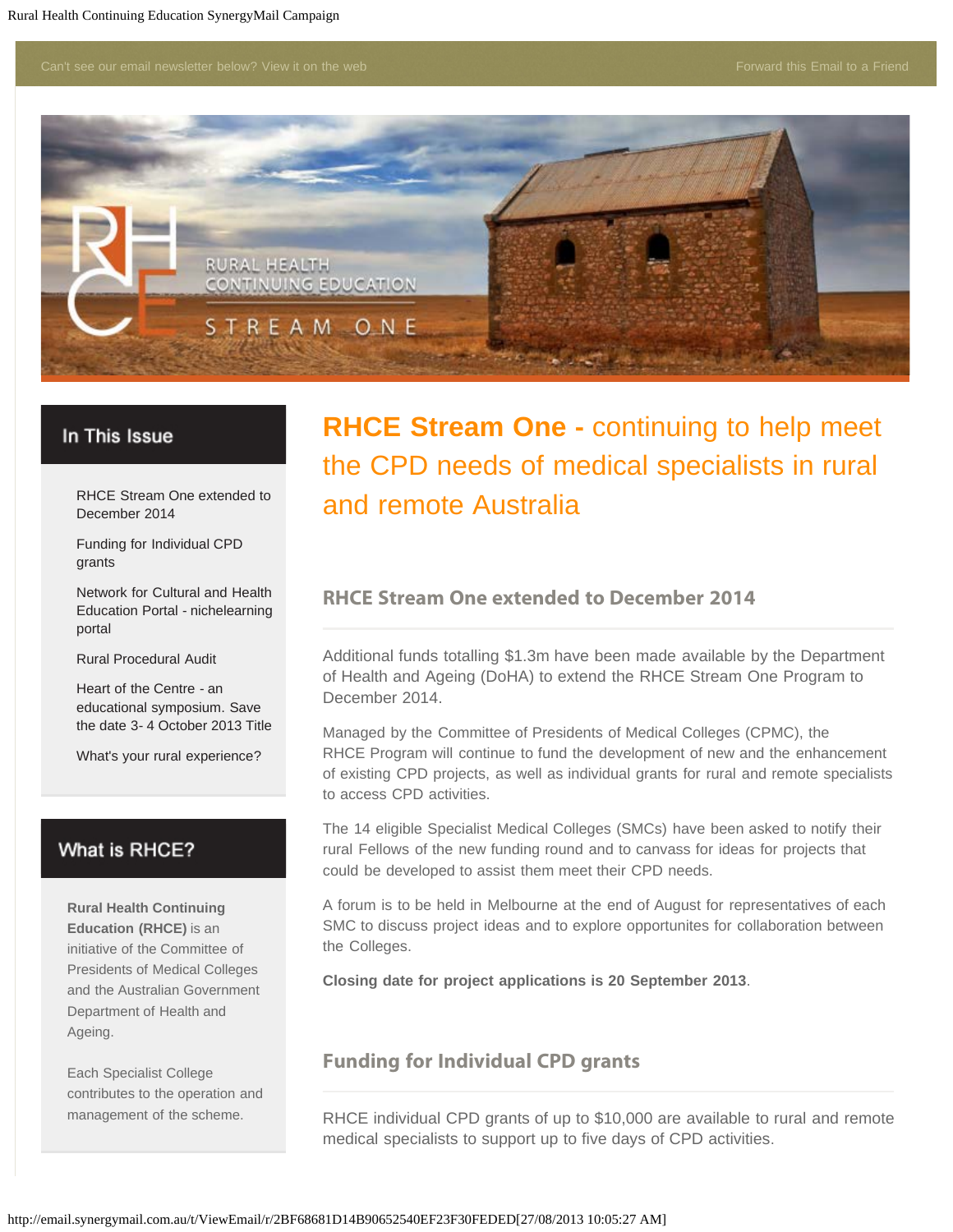### Forward to a Friend

[Do you know someone who may](http://ruralhealthcontinuingeducation.forwardtomyfriend.com/r-l-2AD73FFF-biyjtdy-l-j) [like to hear from RHCE?](http://ruralhealthcontinuingeducation.forwardtomyfriend.com/r-l-2AD73FFF-biyjtdy-l-j) 

<span id="page-1-0"></span>[Forward to a Friend Right Now!](http://ruralhealthcontinuingeducation.forwardtomyfriend.com/r-l-2AD73FFF-biyjtdy-l-j)

## **Subscribe Now**

# **Contact RHCE**

Contact Rural Health Continuing Education (RHCE)

[Email RHCE](mailto:admin@ruralspecialist.org.au) Phone 02 9256 5419 Visit the [RHCE Web Site](http://email.synergymail.com.au/t/r-l-biyjtdy-l-k/) The closing date for individual grant applications is **Friday 13 September 2013.**

All applications must be endorsed and submitted by the relevant Specialist Medical College, which has a dedicated RHCE Liaison officer to assist with the application process for individuals. Contact details can be found on the last page of the guidelines.

Application forms and guidelines are available on the [RHCE website](http://email.synergymail.com.au/t/r-l-biyjtdy-l-u/).

# **Network for Cultural and Health Education Portal nichelearning portal**

Aboriginal and Torres Strait Islander health outcomes continue to be at levels far below those achieved by non-Indigenous Australians.

The Royal Australasian College of Surgeons acknowledges the real challenges of Aboriginal and Torres Strait Islander health and is working to improve outcomes. The College is doing this in many ways,

including through its efforts to



promote surgery as a career to Indigenous doctors, its work on the Medical Specialist Curriculum Framework (in concert with the Committee of Presidents of Medical Colleges) and other Indigenous specific initiatives.

Through the Rural Health Continuing Education program, the Commonwealth Government is funding the creation of a series of Indigenous Health eLearning modules and an Indigenous Health Portal in an effort to improve indigenous health outcomes.

The Network for Cultural and Health Education Portal (nichelearning portal), currently in development, will further help support the self-education process. The portal will be open for public access and provide links to professional development activities and resources relevant to health care professionals working with Indigenous patients and communities. Fellows of all Colleges will be able to register for a My Page tailored to their specialty and interests.

Through these initiatives this network seeks to promote a series of outcomes including:

• Acknowledging the disparity in health outcomes between Indigenous and non-Indigenous Australians

- Acknowledging the need for professional equality
- Advocating awareness, facilitating outcomes and encouraging specialists to participate in working with Aboriginal and Torres Strait Islander communities and patients.
- Building and developing health workforce skills and services by providing and sharing access to resources and specialist knowledge

• Focusing on addressing specific health issues that have a disproportional impact of Aboriginal and Torres Strait Islander communities and individuals.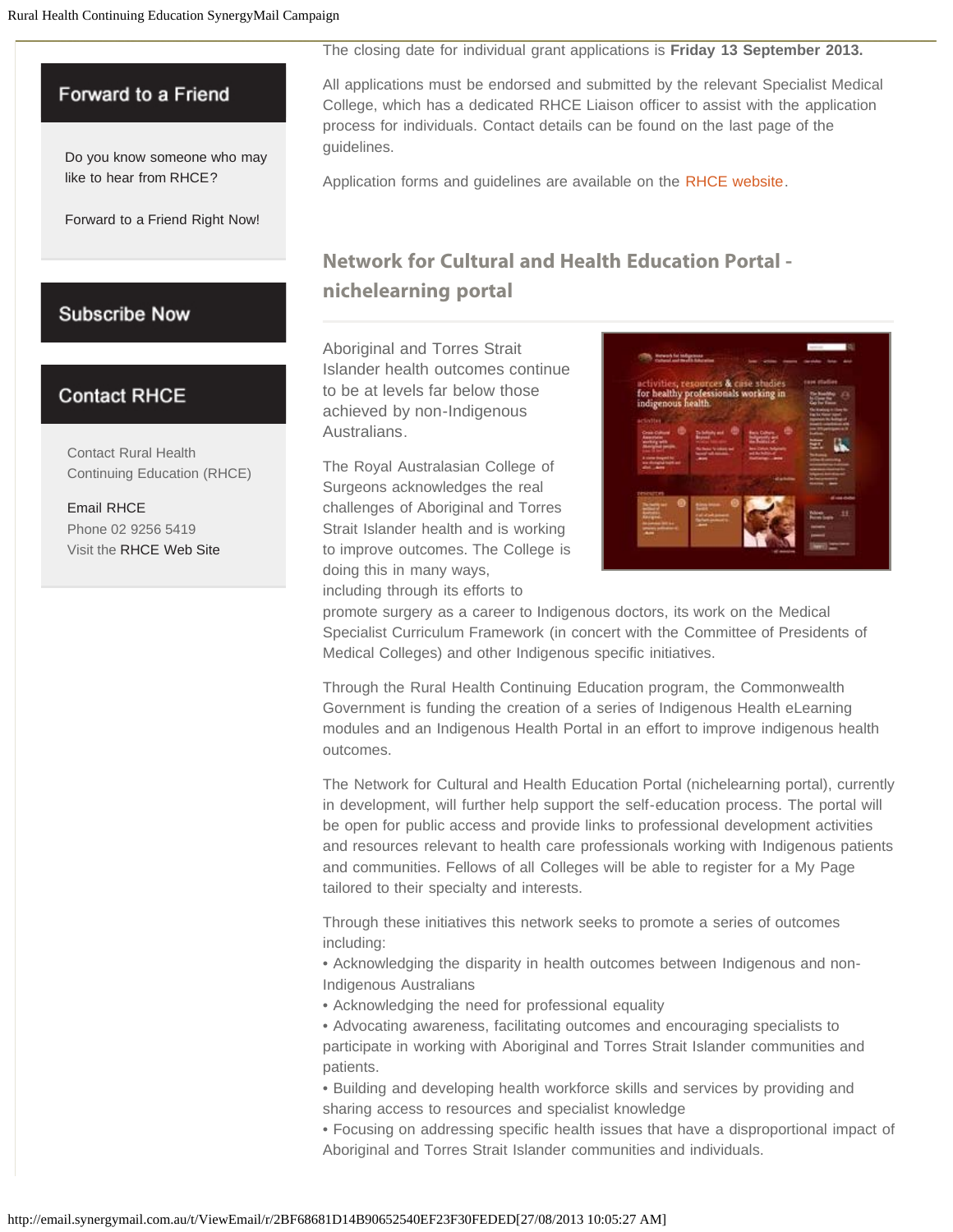• Promoting inclusion by encouraging collaboration between specialists, Aboriginal health workers, Aboriginal and Torres Strait Islander communities, patients and carers.

• Encouraging inter-professional forums and discussions sharing experiences, knowledge and insights

• Promoting professional development education within the health sector

• Improved collaboration to achieve goals.

For more information about the contact the project officer [Martina Mackay.](mailto:martina.mackay@surgeons.org)

*Courtesy: Surgical News article*

*A/Prof. Kelvin Kong Chair Indigenous Health Committee*

# <span id="page-2-0"></span>**Rural Procedural Audit**

This project provides support for rural centres in Australia, as well as individual clinicians, to collect and analyse audit data on designated procedures using an electronic data collection tool.

This tool meets a specific need of the rural and remote surgical community that is not being met by other professional development opportunities. Reports summarise a clinician's performance, as well as provide an opportunity to compare results to that of their peers.

Participation in this project is a recognised professional development activity by all of the participating colleges and contributes towards CPD points.

The RPA is a partnership between the Royal Australasian College of Surgeons (RACS), the Royal Australasian College of Physicians (RACP), the Royal Australian and New Zealand College of Ophthalmologists (RANZCO) and the Royal Australian and New Zealand College of Obstetricians and Gynaecologists (RANZCOG).

Data entry support funding is available. Alternatively, upload from your current database.

Plans are underway to make the system available in an ongoing capacity once Commonwealth funding ends.

For further information, please contact the [RPA Helpdesk](http://email.synergymail.com.au/t/r-l-biyjtdy-l-o/) or email [rpa@surgeons.org](mailto:rpa@surgeons.org)

# <span id="page-2-1"></span>**[Heart of the Centre - an educational symposium. Save the](http://email.synergymail.com.au/t/r-l-biyjtdy-l-b/) [date 3- 4 October 2013 Title](http://email.synergymail.com.au/t/r-l-biyjtdy-l-b/)**

This educational symposium is being held in Alice Springs.

It is designed for health professionals who are working with the impact of chronic diseases in